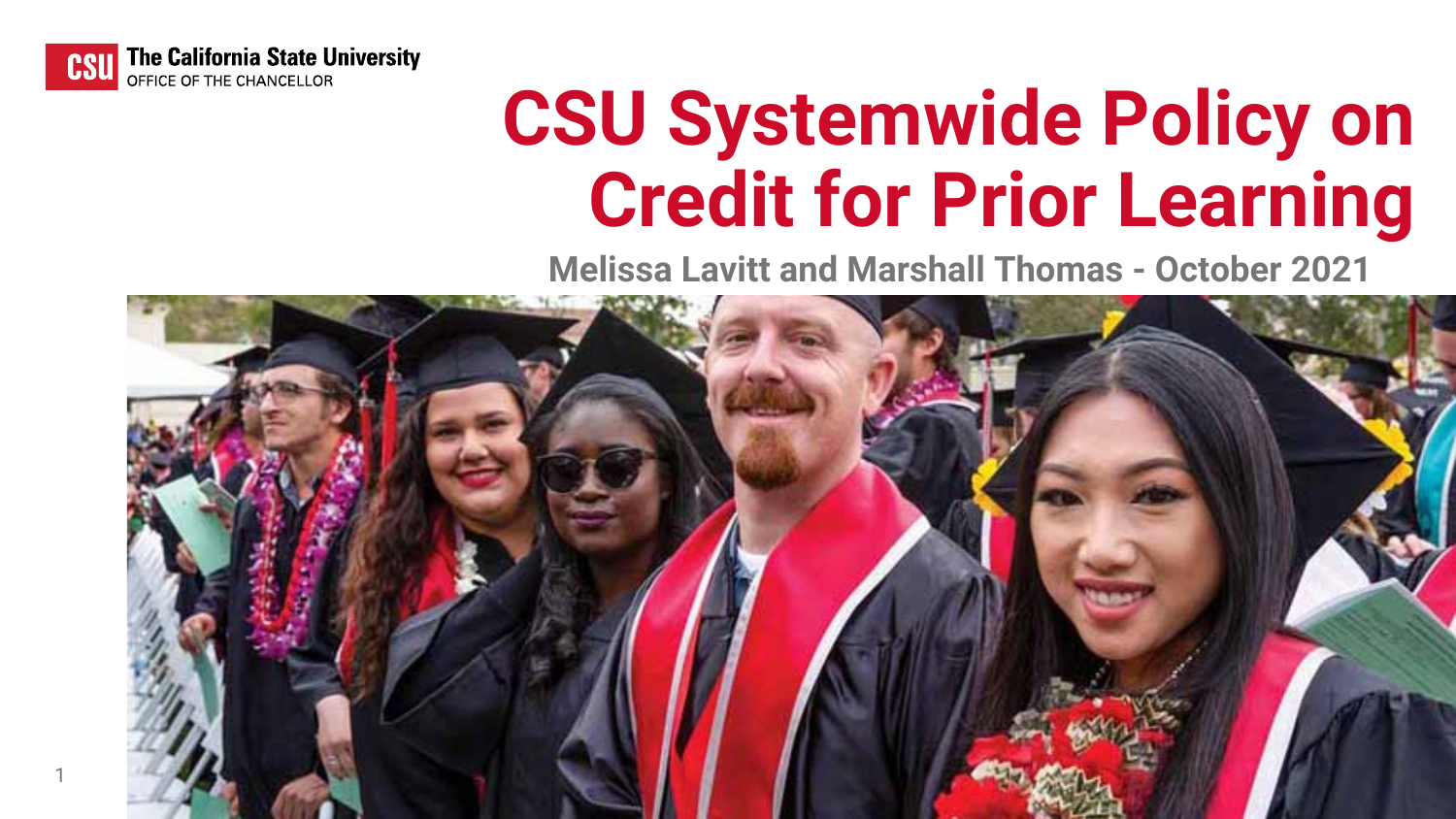

# **Earlier policy (EO1036) Addresses three types of "credit for prior learning"**

- Examinations instructor-created "challenge exams" & standardized external exams, i.e., CLEP, AP, IB
- Experiential learning portfolios or other evidence of learning outside the classroom
- Military & Industry training and credentials
- CSU campuses have policies that need updating.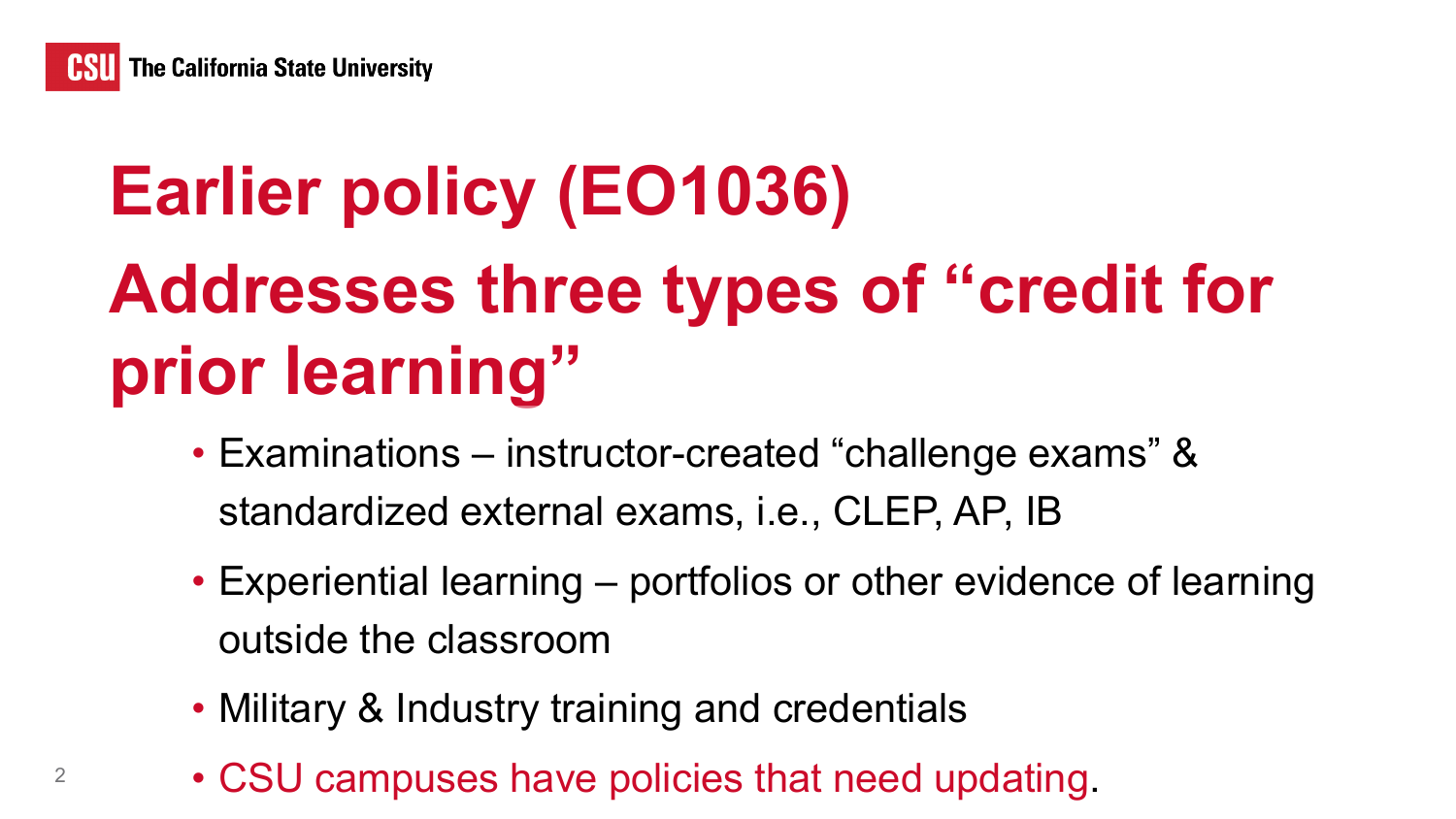# **Catalyst for revisions**

- CCC Title 5 changes: now requires CPL transcribed as specific course
- Increase in military credits and updated documentation
- Consistent with Dept. of Ed move away from "seat-time" to SLO completion
- Recent legislation that requires military-affiliated students to have access to CPL
- Research indicating benefit to students: reduce equity gaps, increase persistence, reduce time to graduation, increase in credits earned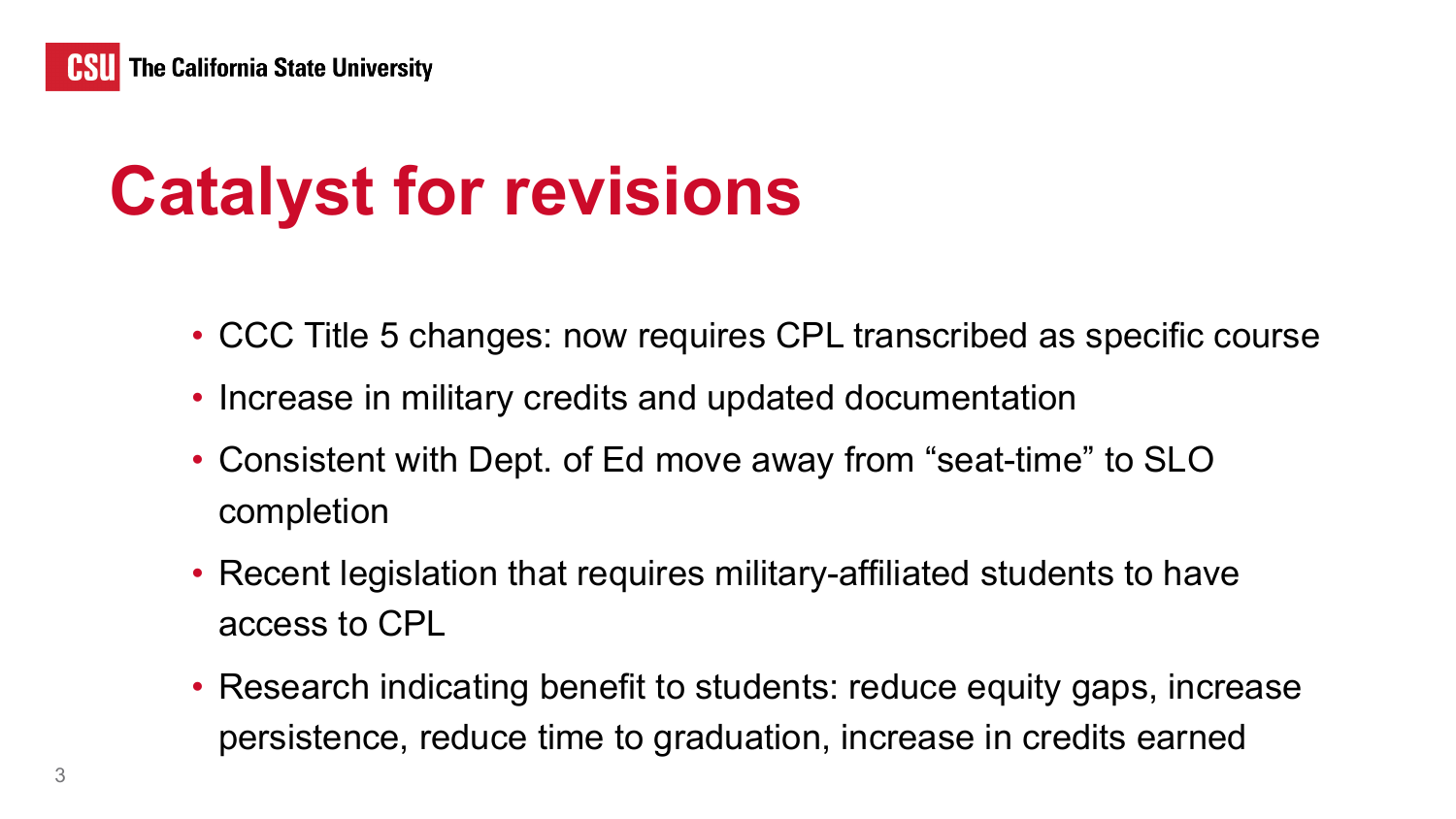

# **CSU Credit for Prior Learning**

- Policy Stat: Calstate.policystat.com
- Searchable site for all CSU policies
- <https://calstate.policystat.com/policy/9817841/latest/>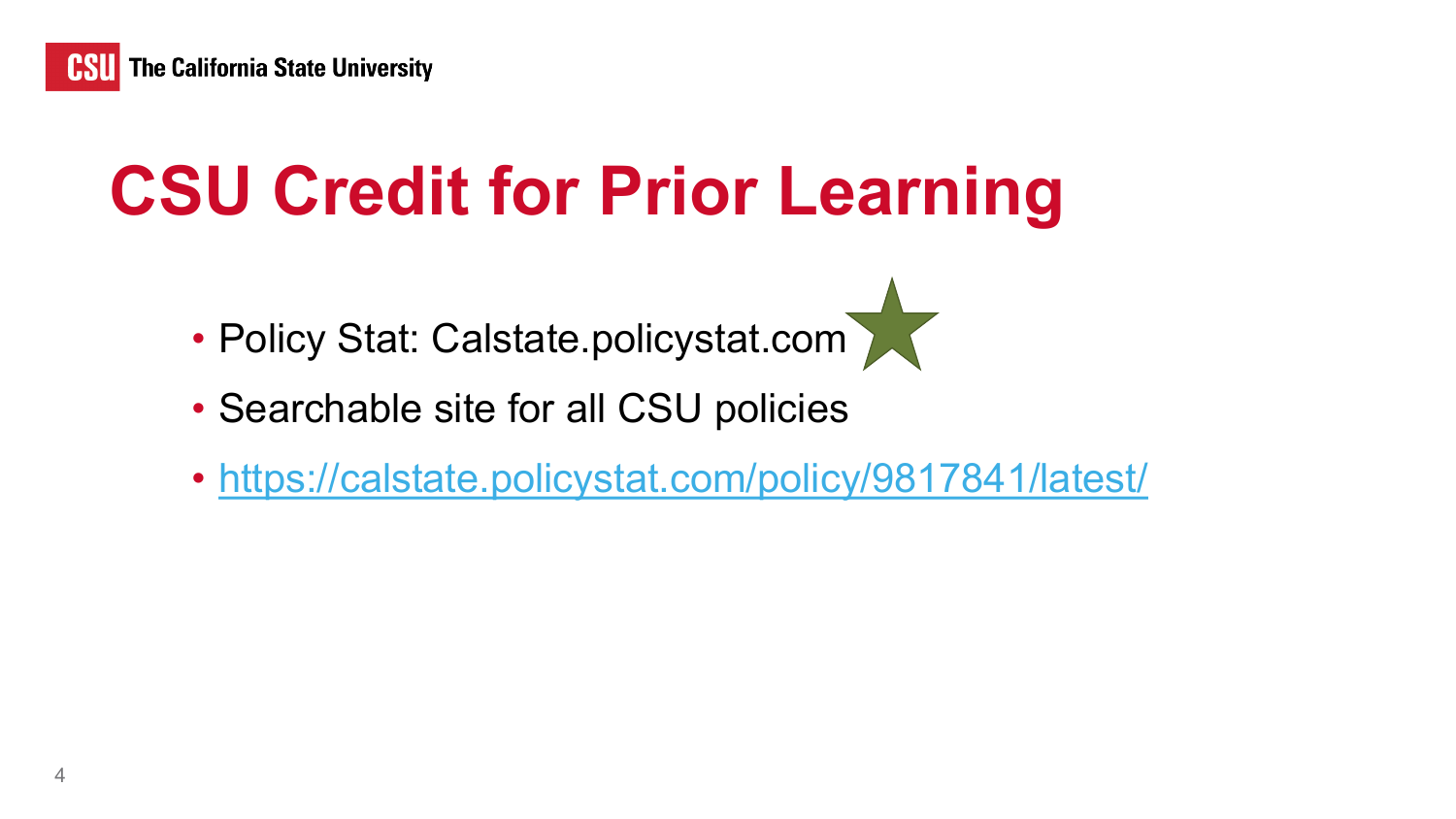

## **Summary of changes**

- Change in **title** to reflect current terminology
- **Military training**: New section with updated language & references
- Affirmation of long-standing **transfer policy**; transcribed course will continue to transfer, regardless of source of credit
- Applicability to **undergraduate & graduate** credits
- More explicit guidance to award **CPL credit as a course** or university degree requirement, i.e., GE.
- Reference to campus **appeal process** to address CPL awards
- Stronger language allowing **challenge exams** upon student request
- Applies to **all programs**, state and self-support.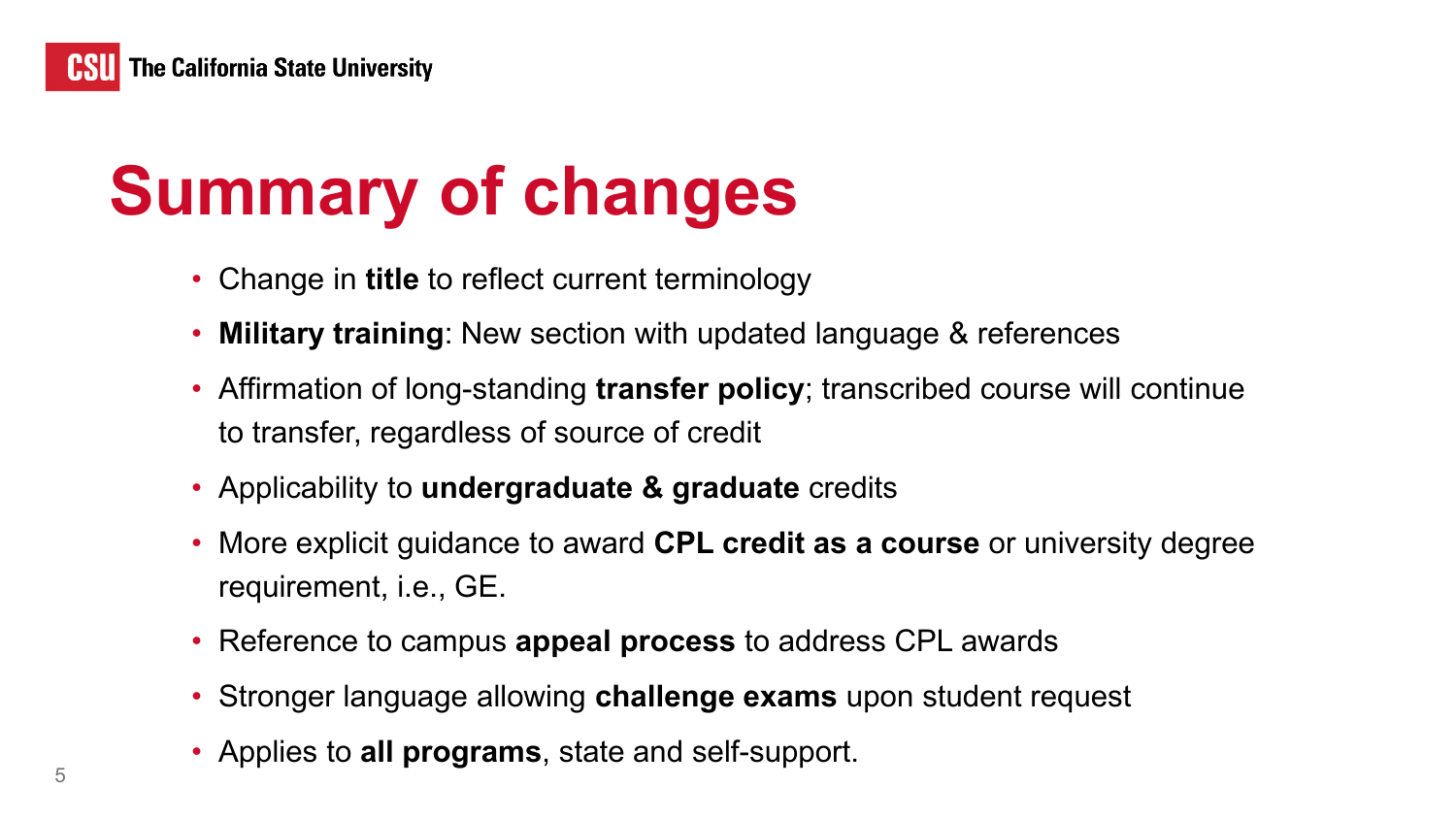## Policy addresses 4 types of prior learning credit



Examinations – instructorcreated "challenge exams" & standardized external exams, i.e., CLEP, AP, IB



Industry & workplace credentials and the Military credits and the Military credits



Experiential learning – portfolios or other evidence

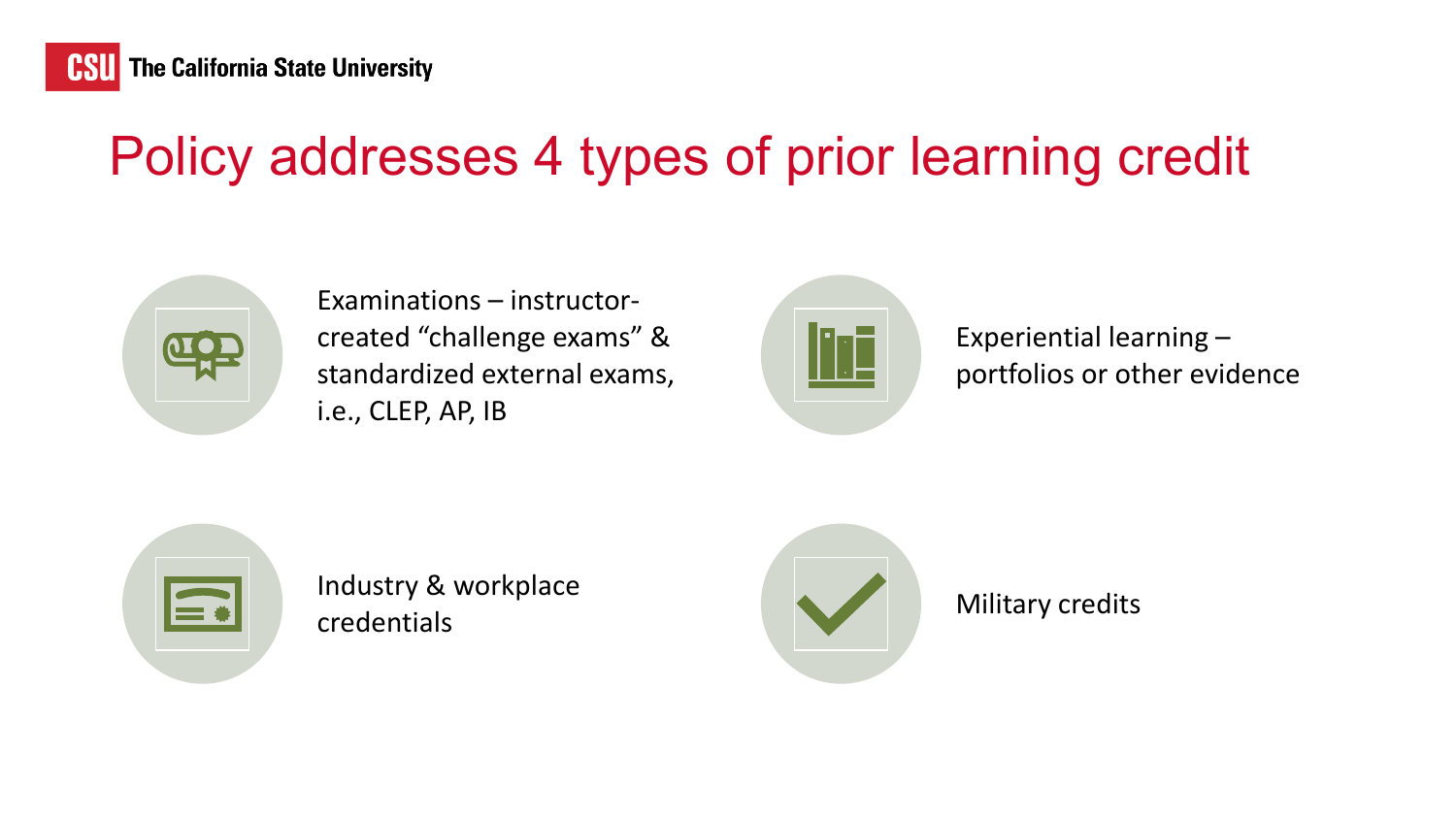## **Article 1 Academic Credit for Exams**

- **Challenge exams** "shall" be offered in response to student request, and in accordance with campus process and policy.
- **Standardized exams**: AP, IB, CLEP
- Avoid duplicative credit
- Systemwide general education eligibility determined by the Chancellor's General Education Advisory Committee.
- See CSU Systemwide [Credit for External Examinations](https://calstate.policystat.com/policy/9853539/latest/) in Calstate.policystat.com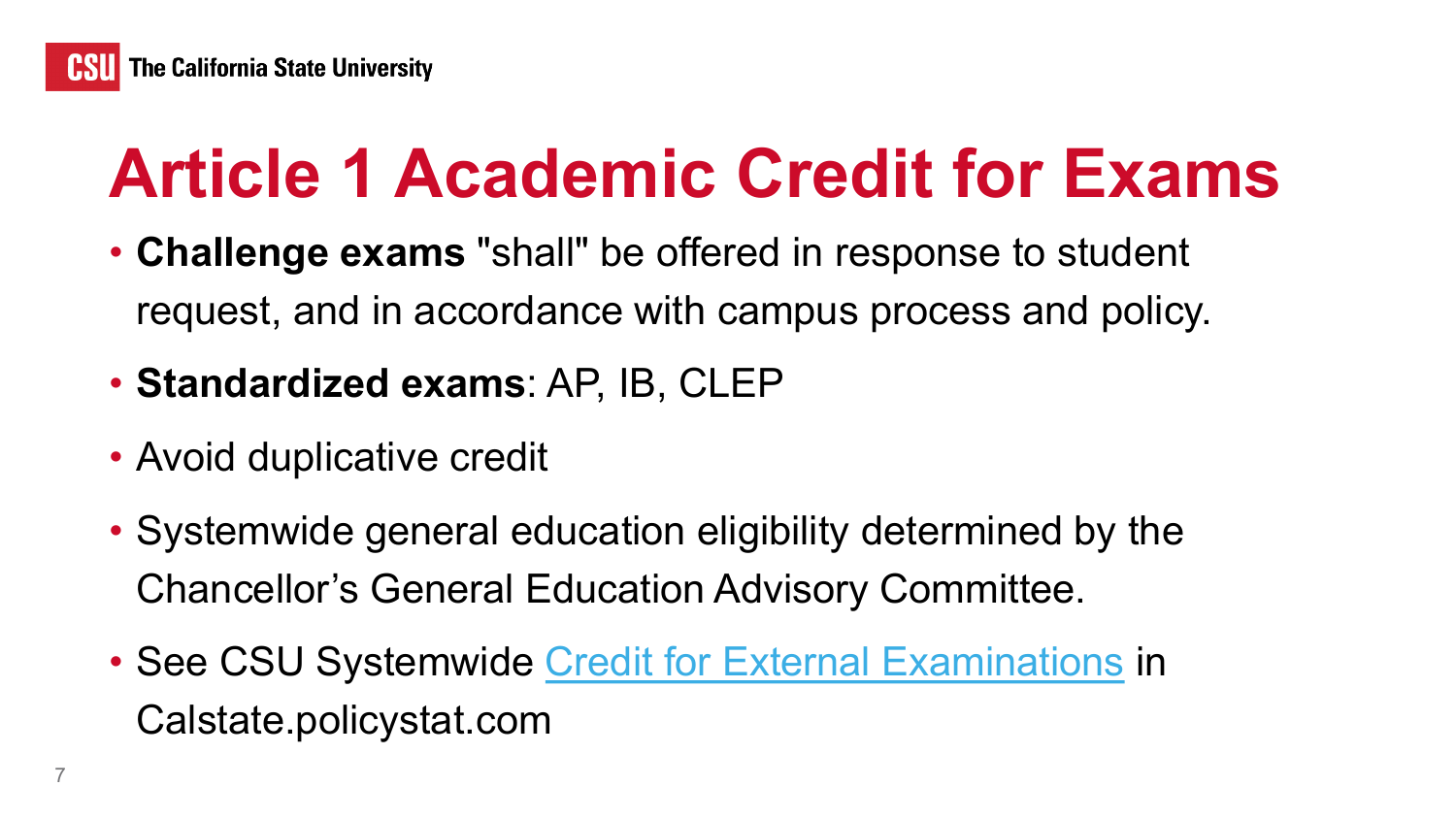## **Credit awarded thru Associate Degrees for Transfer (from the External Exam policy)**

"When within the Associate Degree for Transfer (AA-T/AS-T) a CCC awards course equivalency credit for a CSU-approved standardized external exam – and the student's transcript is annotated to reflect the course to which credit was earned – the CSU campus shall accept the course units awarded. These units shall be applied toward the lower –division minimum unit requirement for the CSU degree and, if applicable, toward meeting the minimum unit designation for the major or GE-Breadth."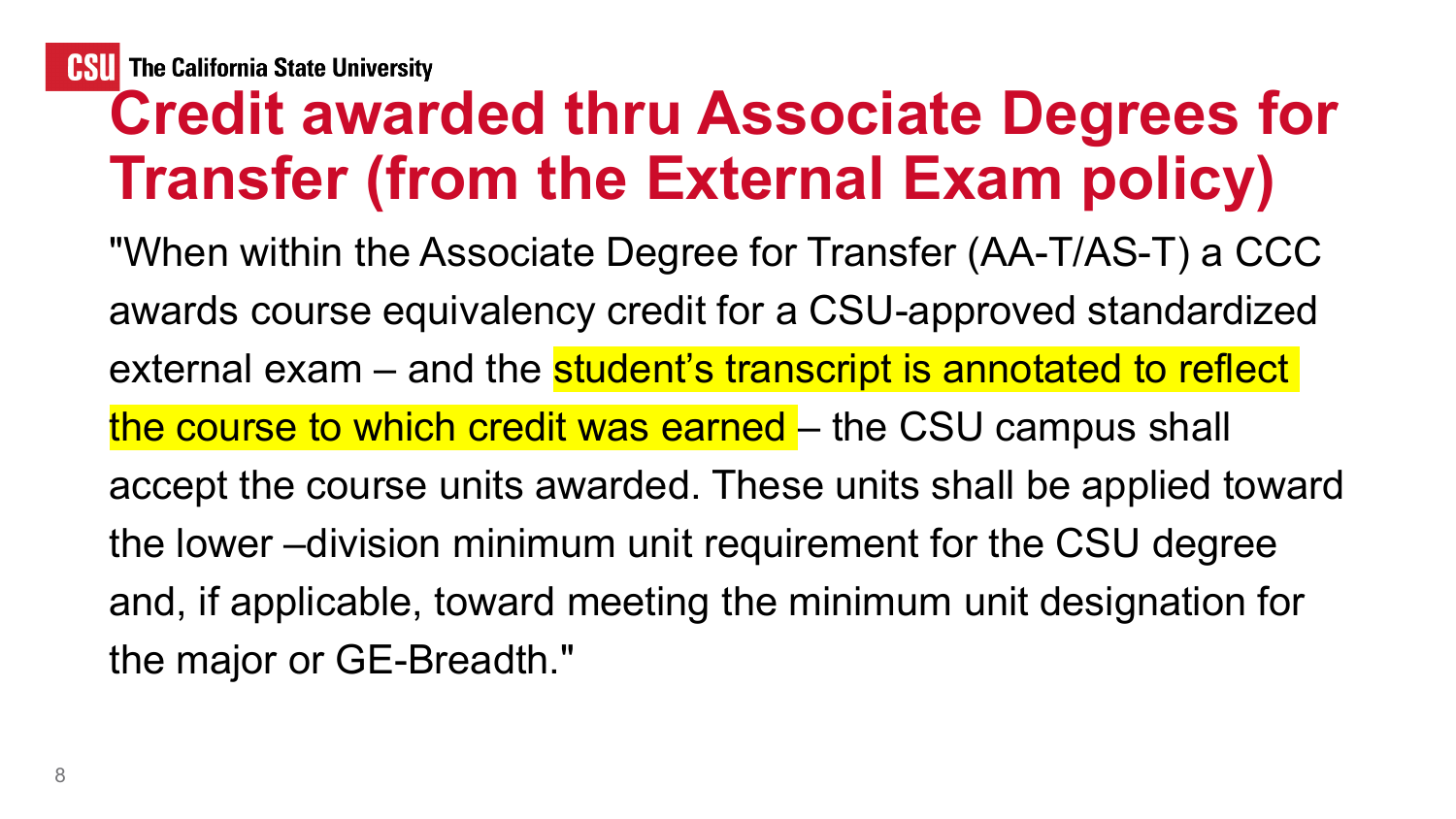## **Article 2 Credit for Demonstrated Learning, Knowledge or Skills acquired through Experience**

- Conditions of award: matriculated student, reviewed according to campus policy, completed at least15 units (UG) or 3 units (Grad)
- Awarded through a prior learning assessment by faculty or subject matter expert
- Credit awarded as a specific course
- Identified on student's transcript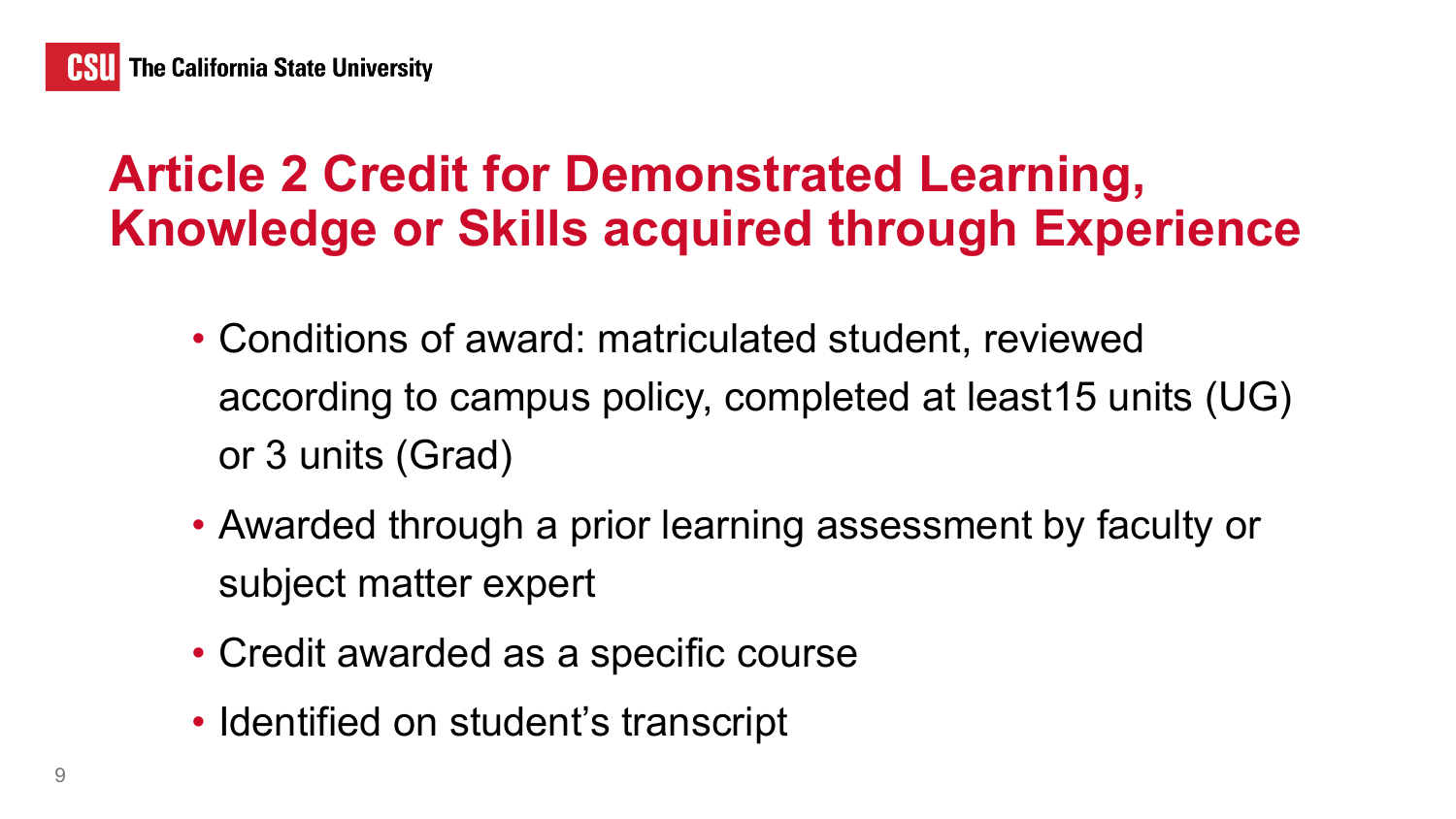## **Article 3 Credit for prior learning acquired outside of traditional higher education**

- Recommendations provided by National College Credit Recommendation Service and the American Council on Education (ACE).
- Pertains to industry recognized credentials
- Credit awarded for a specific course on transcript

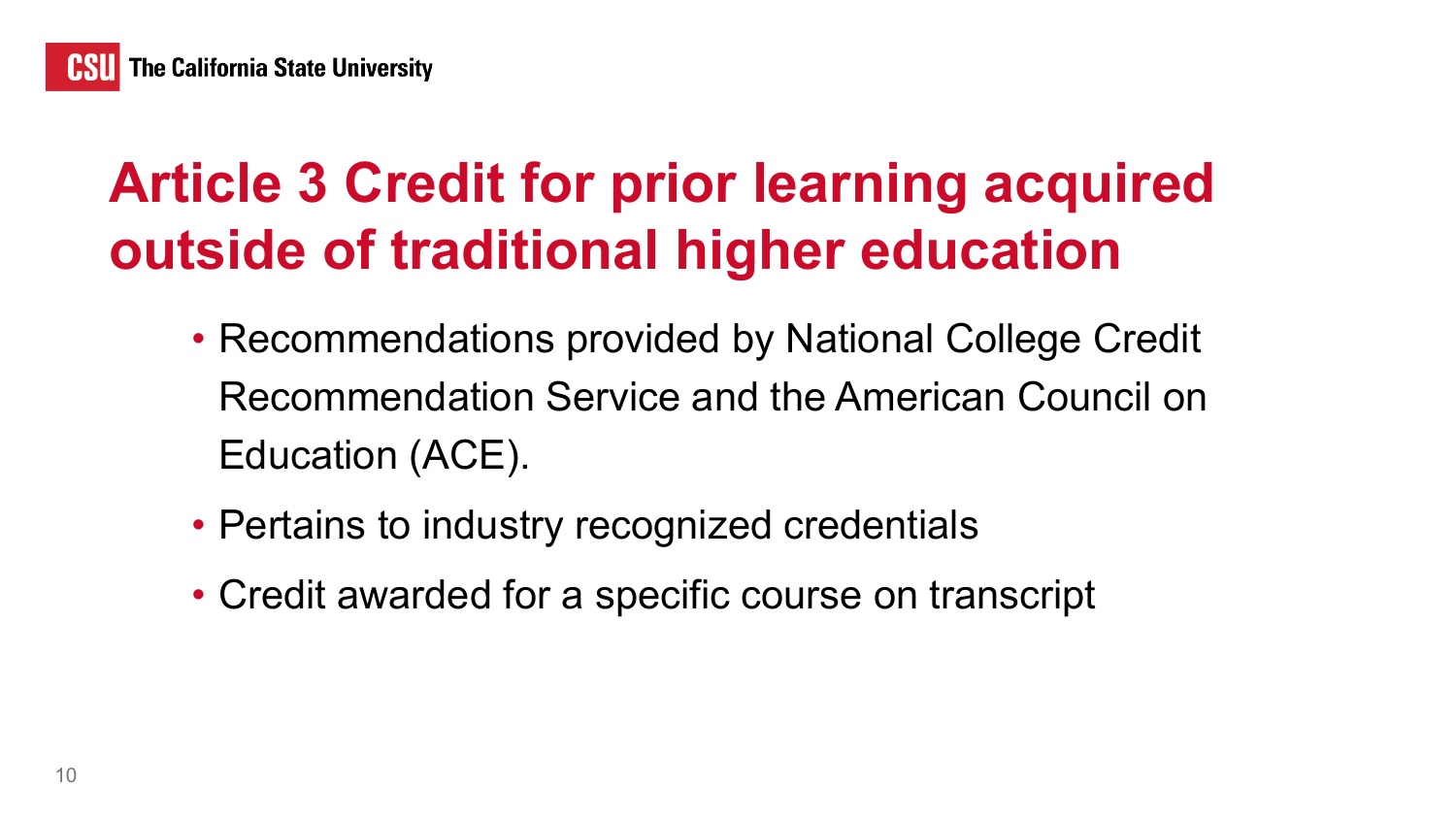## **Article 4 Credit for Training in the U.S. Armed Forces**

- Regionally accredited education vs. Formal military training
- Federal and state law requires assessment of prior learning [38 CFR § 21.4253 (d)(3)] and AB1002
	- "Appropriate Credit" must be awarded and training time shortened accordingly
- American Council on Education (ACE) Military Guide
	- On-site faculty assessment of curriculum and training
	- ACE Military Guide Updated and modernized in April 2021

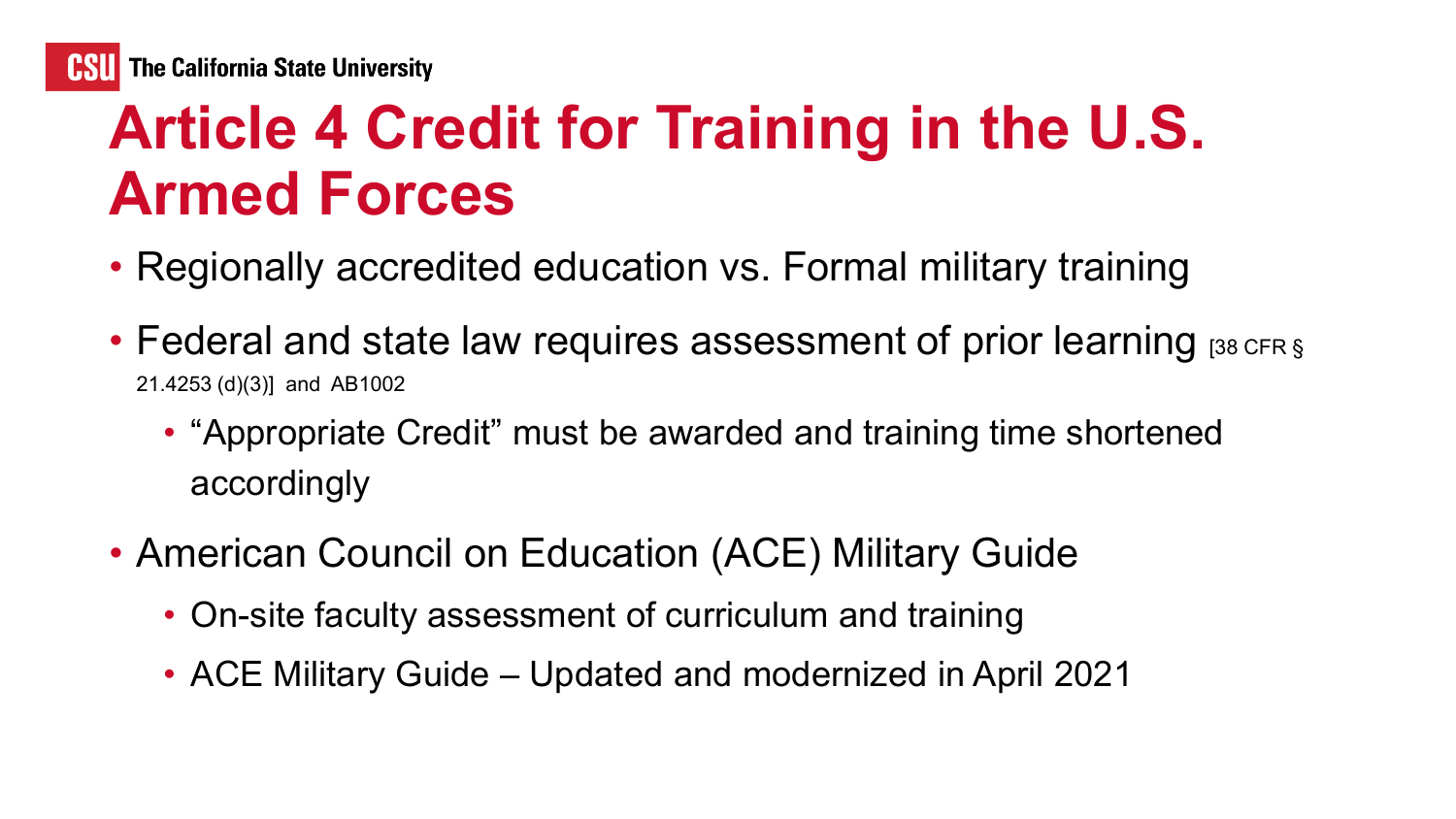# **Application of CPL**

- Shall be awarded for a specific university course or a specific category of university degree credit.
- Each campus shall determine if applied as major, GE or elective.
- In an ADT, full or partial CSU GE certification CCC transcribed CPL shall be accepted for articulation and transfer.
- Students shall be allowed to appeal decisions regarding CPL.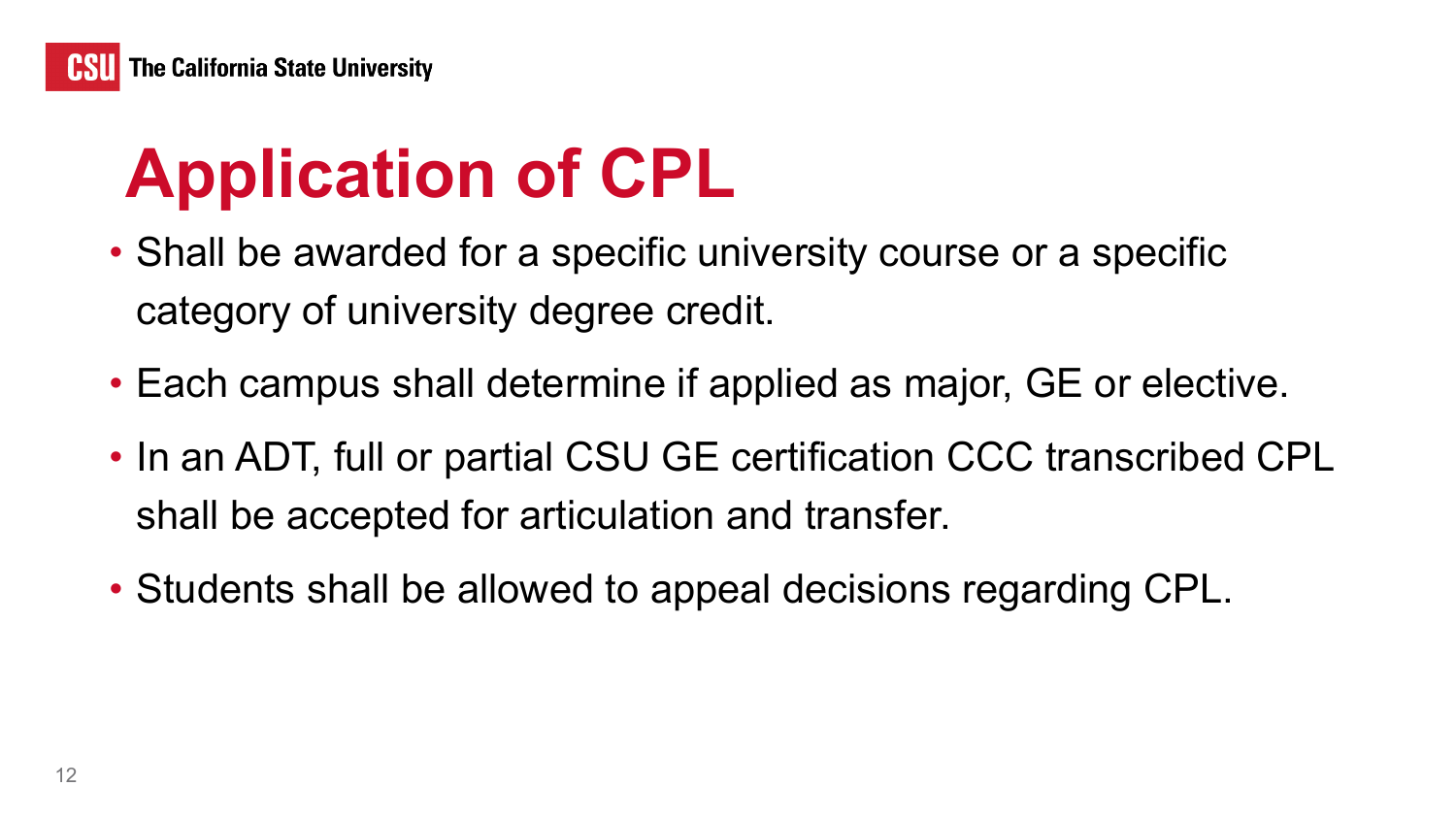

**CSU** The California State University

## **Questions? [mlavitt@calstate.edu](mailto:mlavitt@calstate.edu)** - Melissa Lavitt **[mthomas@calstate.edu](mailto:mthomas@calstate.edu)** – Marshall Thomas

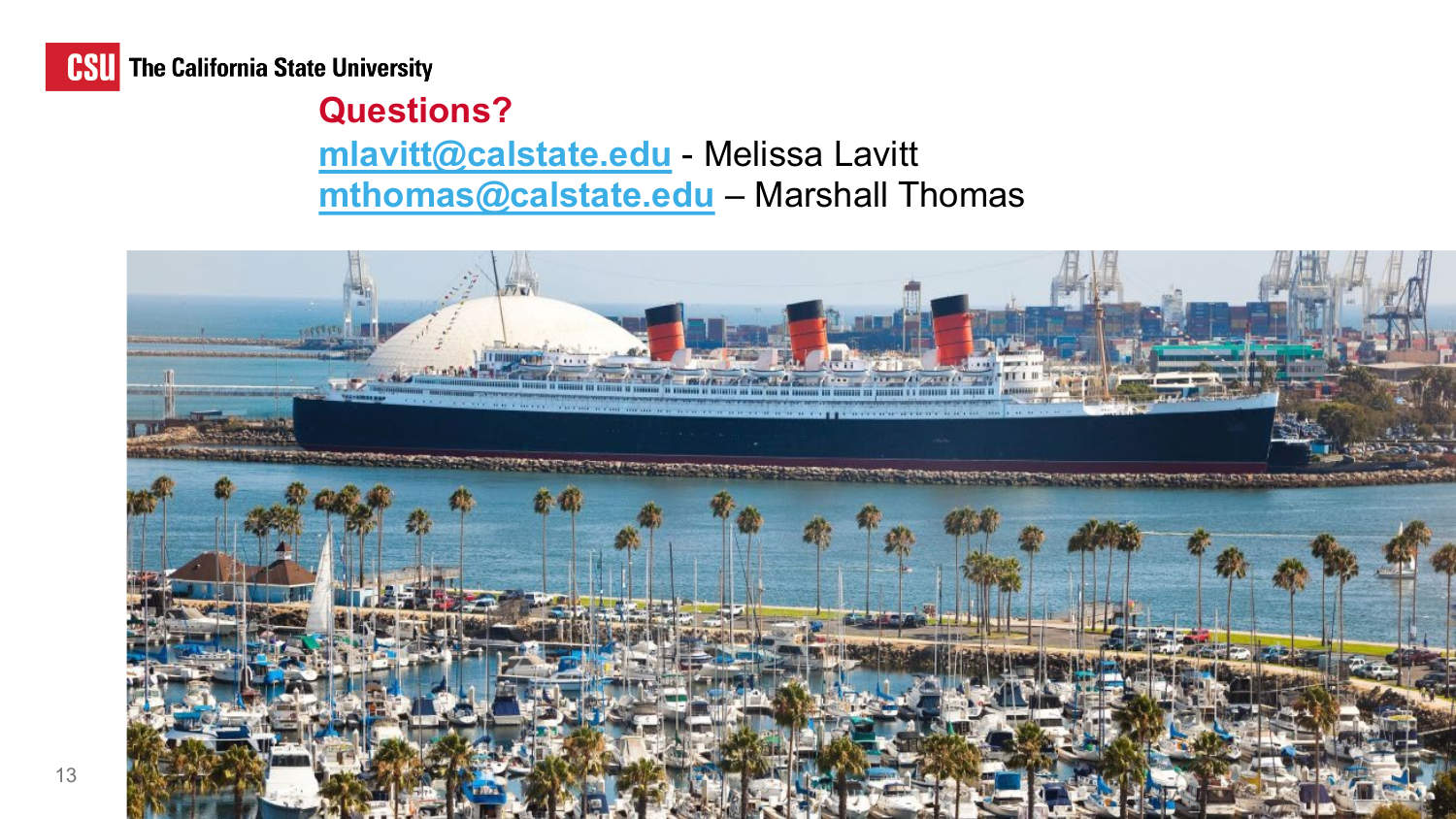

## **Potential impact on CSU campuses?**

- Students may be more likely to request CPL
- Develop/refresh and post campus **policy**
- Develop/update campus **procedures** for evaluating students' prior learning and possible credit award, including:
	- Fee? (except for veterans)
	- Faculty compensation?
	- Advising implications?